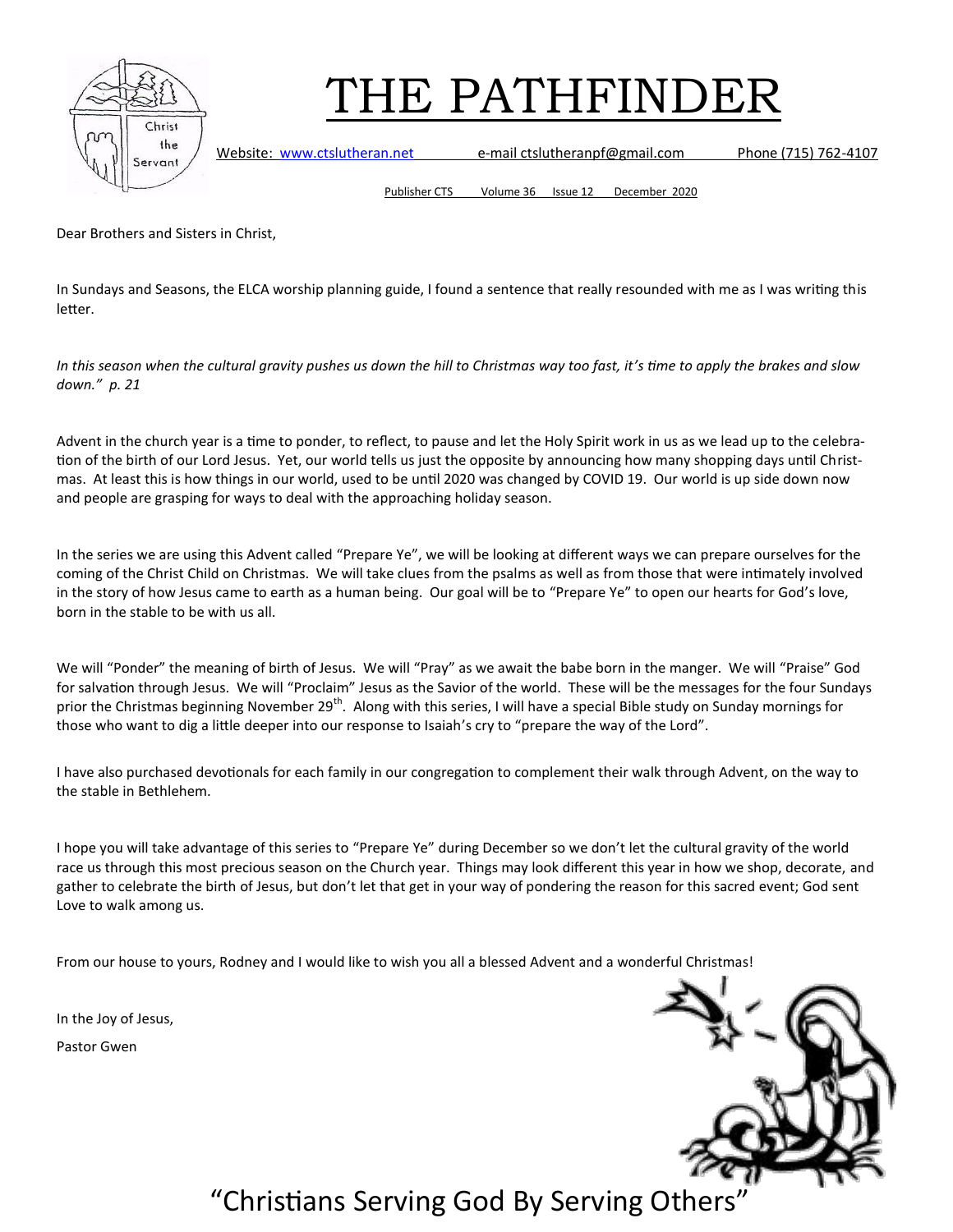

Website: [www.ctslutheran.net](http://www.ctslutheran.net/) e-mail ctslutheranpf@gmail.com Phone (715) 762-4107

Publisher CTS Volume 36 Issue 12 December 2020

# A Season of Peace, Real Inner Peace

Everyday is the same now; one more monotonous than the last. Get up, go to school, come home, work, sleep. You'd hope as the holidays come around that things would liven up and be all sparkly, but rather the opposite seems the



case. Work gains importance as Christmas draws ever nearer and all else loses meaning.

I curled up under my quilt last evening and thought of how much more 'real' Christmas used to seem. Does all of the charm and excitement just go away as one gets older and get replaced by fear, anxiety and outside pressures? I used to think that being 18 would be the nicest age imaginable, but that is just as much of a childish fantasy as Santa Claus.

As I pondered this thought, it hit me. We always look to the future for answers, like the child who hopes their wish will come true under the tree. What about all those gorgeous memories? Isn't that alone enough to make us yearn for the future? All of those wonderful noises and smells, of clattering dishes, out of tune carols, and salty roast potatoes and rich gravy; the compulsory family time.

With the toll our hectic lives take on communication, this should have been sheer bliss. Presents used to seem so exciting, tearing off the paper in shreds to reveal the gift below, but now the joy truly seems in the giving.

When I awoke this morning, I decided that to fully appreciate Christmas this year, I have to block out all the negative, and truly embrace the spirit; the spirit of waiting for wonderful things the future has to offer, of what the past has taught, and of the beautiful gifts God has given me.

This way joy radiates around, and you feel like you can conquer anything before the holidays arrive with all their beauty. I really can be a season of peace, of inner peace.

Esther Harper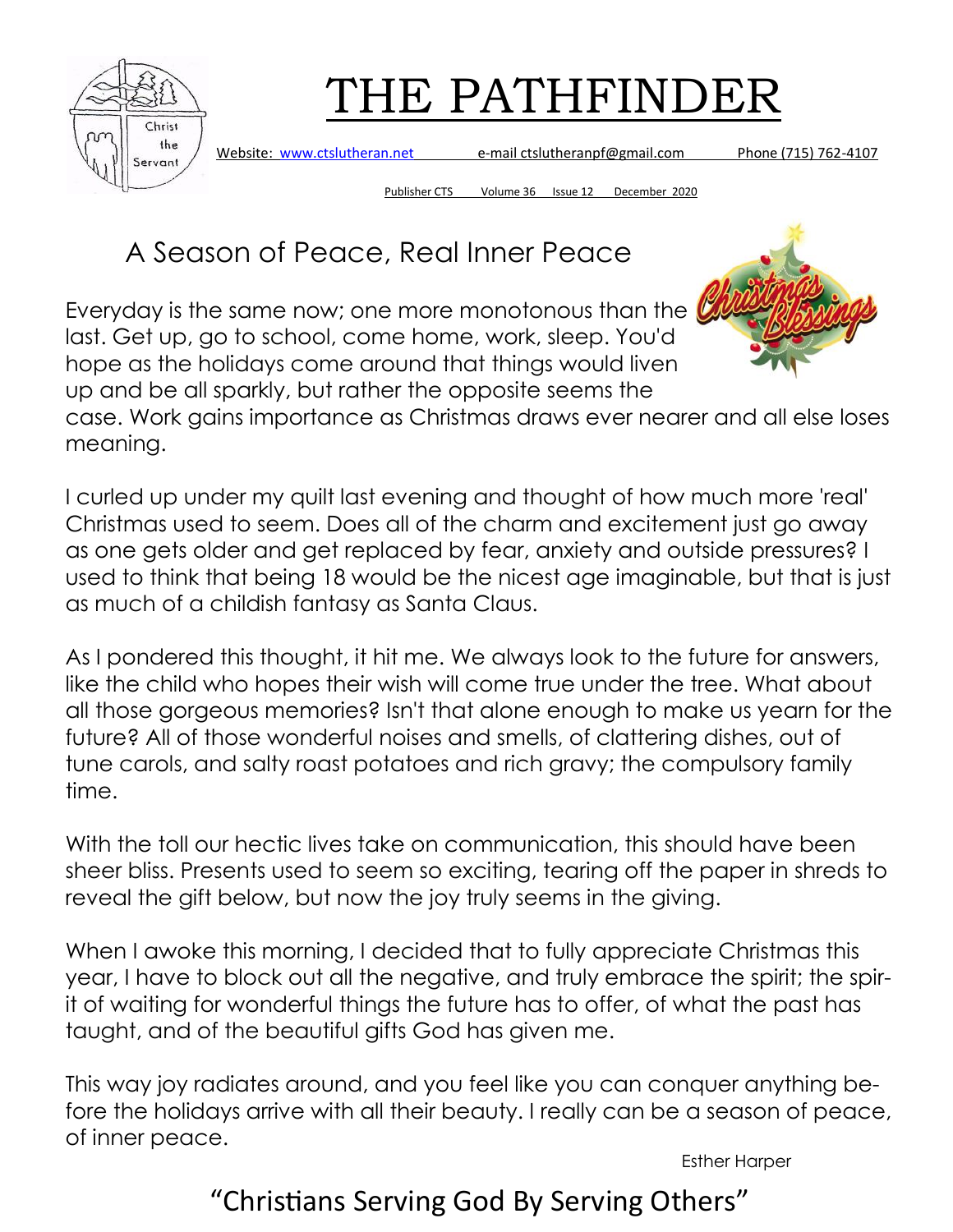

Website: [www.ctslutheran.net](http://www.ctslutheran.net/) e-mail ctslutheranpf@gmail.com Phone (715) 762-4107

Publisher CTS Volume 36 Issue 12 December 2020

## **Office Hours for Pastor - December 2020**

| December 1st  | 2:00-5:00 pm    |
|---------------|-----------------|
| December 3rd  | 9:00-12:00 pm   |
| December 8th  | 2:00-5:00 pm    |
| December 10th | 9:00-12:00 pm   |
| December 15th | 2:00-5:00 pm    |
| December 17th | 9:00-12:00 pm   |
| December 22nd | 2:00-5:00 pm    |
| December 24th | No Office Hours |
| December 29th | No Office Hours |
| December 31st | No Office Hours |

**Please note the change in Pastor Gwen's hours from Monday and Wednesday to Tuesday and Thursday!**

#### **Men's Group—Thursday**

| December 3rd  | 5:00-6:00 pm   |  |
|---------------|----------------|--|
| December 10th | 5:00-6:00 pm   |  |
| December 17th | 5:00-6:00 pm   |  |
| December 24th | No Men's Group |  |
| December 31st | No Men's Group |  |

## **Women's Quilting Group—Thursday**

| December 3rd  | $9:30 \text{ am}$ |
|---------------|-------------------|
| December 10th | $9:30 \text{ am}$ |
| December 17th | $9:30 \text{ am}$ |

## **Bible Study Sunday following Worship**

December 6th

December 13th

### **Sunday Tuesday School**

December 8th 4:00 –5:00 pm

December 22nd 4:00 –5:00 pm

## **Confirmation**

| December 1st  | $2:30-3:30$ pm |
|---------------|----------------|
| December 8th  | 2:30-3:30 pm   |
| December 15th | 2:30-3:30 pm   |
| December 22nd | 2:30-3:30 pm   |
|               |                |

### **Open Sanctuary**

December 3rd 10:00 am –noon

December 15th 4:00 –6:00 pm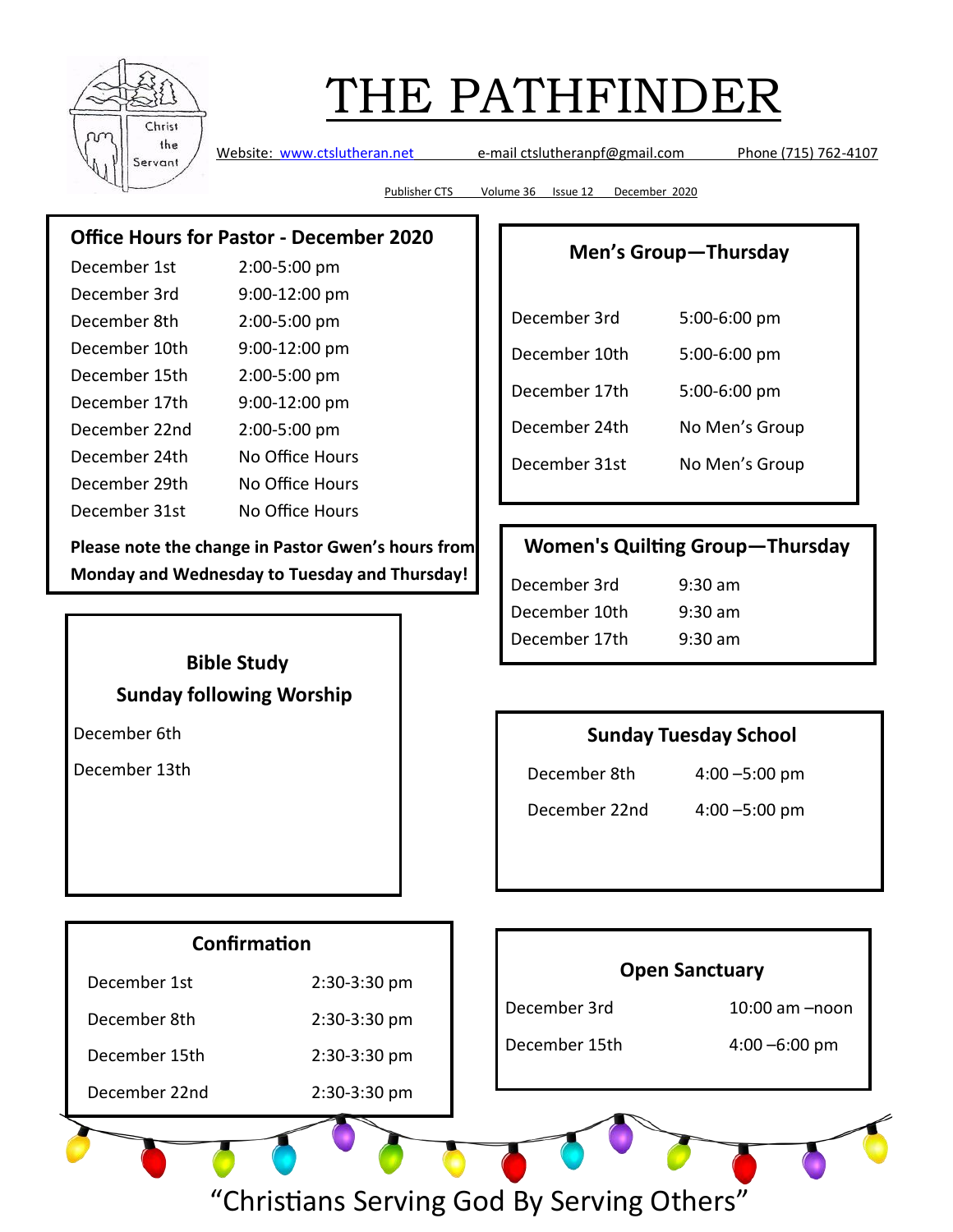

Website: [www.ctslutheran.net](http://www.ctslutheran.net/) e-mail ctslutheranpf@gmail.com Phone (715) 762-4107

Publisher CTS Volume 36 Issue 12 December 2020



## **December Bible Readings**

**December 6th 2nd Sunday of Advent**

Genesis 28:10-17 1 Timothy 2:1-6 Luke 1:5-25

#### **December 13, 2020 3rd Sunday of Advent**

Exodus 15:1-3 Philippians 4:4-8 Luke 1:39-45

#### **December 20, 2020 4th Sunday of Advent**

Deuteronomy 32:2-4 1 Corinthians 15:1-4 Luke 3:1-16

#### **December 27, 2020**

Isaiah 61:10-62:3 Psalm 148 Galatians 4:4-7 Luke 2:22-40



**Therefore confess your sins to one another, and pray for one another, that you may be healed… James 5:16.**

Please remember these people and requests in your prayers.

**Health/ Concerns:** Dale, Scott, Margaret, Tom, Liam, Davis, Burt, Mary, Norma Jean, Angie, Dave, Mary, Ronnie, Jean, and Pete.

**Military** - Anton, Allesa Marrie and Natalie.

CTS Church Council, Men's Group, WELCA, Quilting Ministry, Adult Bible Studies, CTS Youth, AIDS orphans in Malawi, Hunger and poverty in the world, and those struggling with the Coronavirus.

**\*\*\*\*\*\*\*\*\*\***

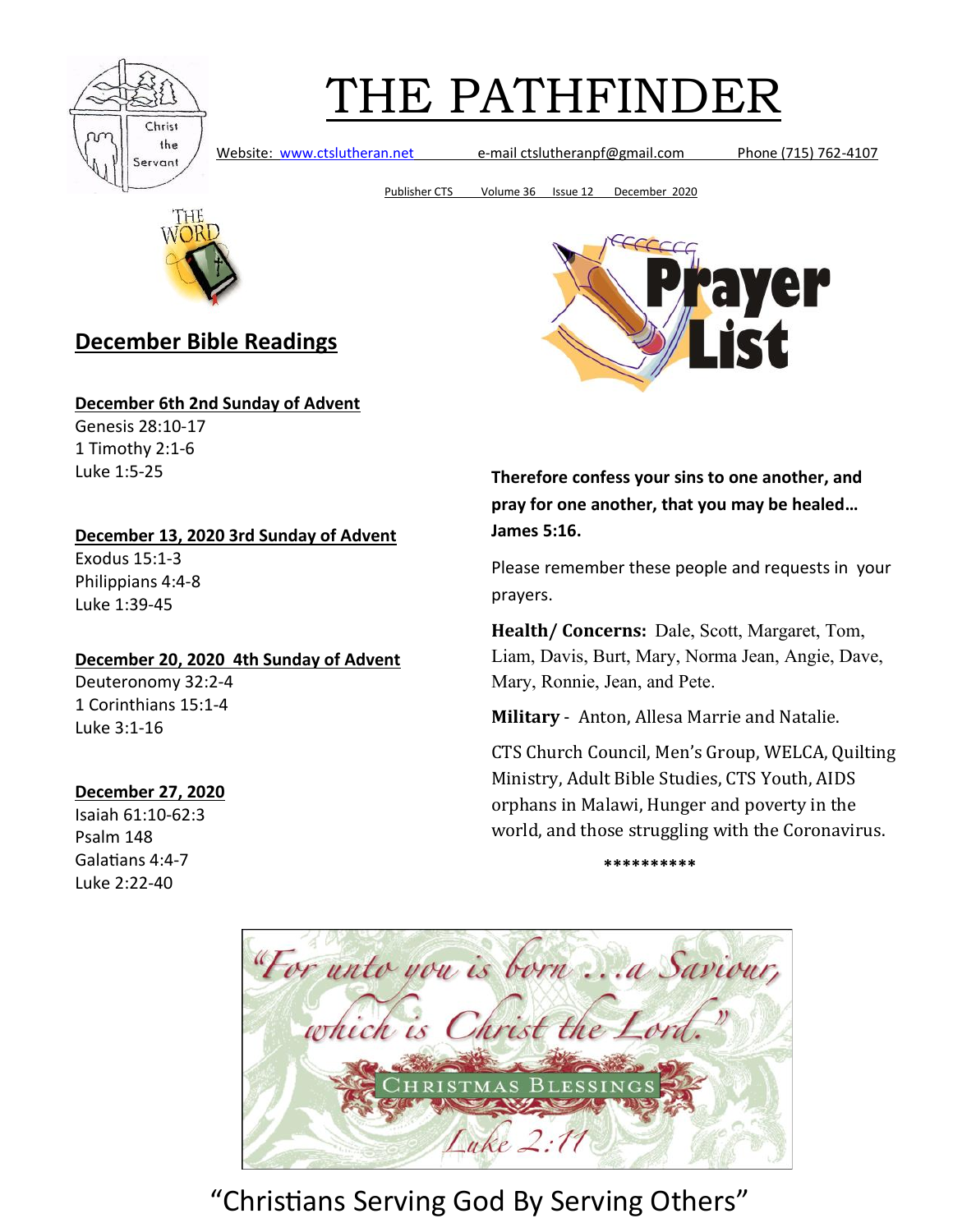

Website: [www.ctslutheran.net](http://www.ctslutheran.net/) e-mail ctslutheranpf@gmail.com Phone (715) 762-4107

Publisher CTS Volume 36 Issue 12 December 2020

# Important Information

Men's group meets on Thursday evenings from 5:00-6:00 p.m. All men are welcome to join in. You can call Mike Roberts or Terry Tarras for more information.

Bible study. Bible study continues on Sunday mornings after worship. Our Advent series is called "Prepare Ye". There is no homework or study guide needed. Come and join us.

Due to the mandate by our Governor, masks are required when in our building. Social distancing of 6 feet should also be observed as well. Masks, hand sanitizer and disinfecting wipes are available throughout the building.

Something New- Pastor Gwen will be hosting an open sanctuary time twice during the month. December 15 from 4-6 p.m. and December 3 from 10 to noon, the sanctuary will be open for private prayer during that time. Pastor will be available to serve Holy Communion if requested. Private Holy Communion can also be requested for other times by making an appointment with Pastor Gwen.

Christmas Eve Service will be held at 6:30 pm on Christmas Eve.



## **Worship Volunteer Schedule December 2020**

| Date                                  | <b>Assisting</b><br><b>Minister</b> | <b>Altar</b><br>Guild    | Greeter/Usher           |
|---------------------------------------|-------------------------------------|--------------------------|-------------------------|
| December 6th                          | <b>Terry Tarras</b>                 | Jill Nelson              | Mary Rusch & Dave Shaw  |
| December 13th                         | Pat Brosier                         | <b>Margaret McCulloh</b> | R.B. & Beth Melvold     |
| December 20th                         | Mary Rusch                          | Ann Wojcieszak           | Chuck & Barb Schindhelm |
| December 24th<br><b>Christmas Eve</b> |                                     |                          | Paul & Nancy Miller     |
| December 27th                         |                                     | Pat Knutson              |                         |